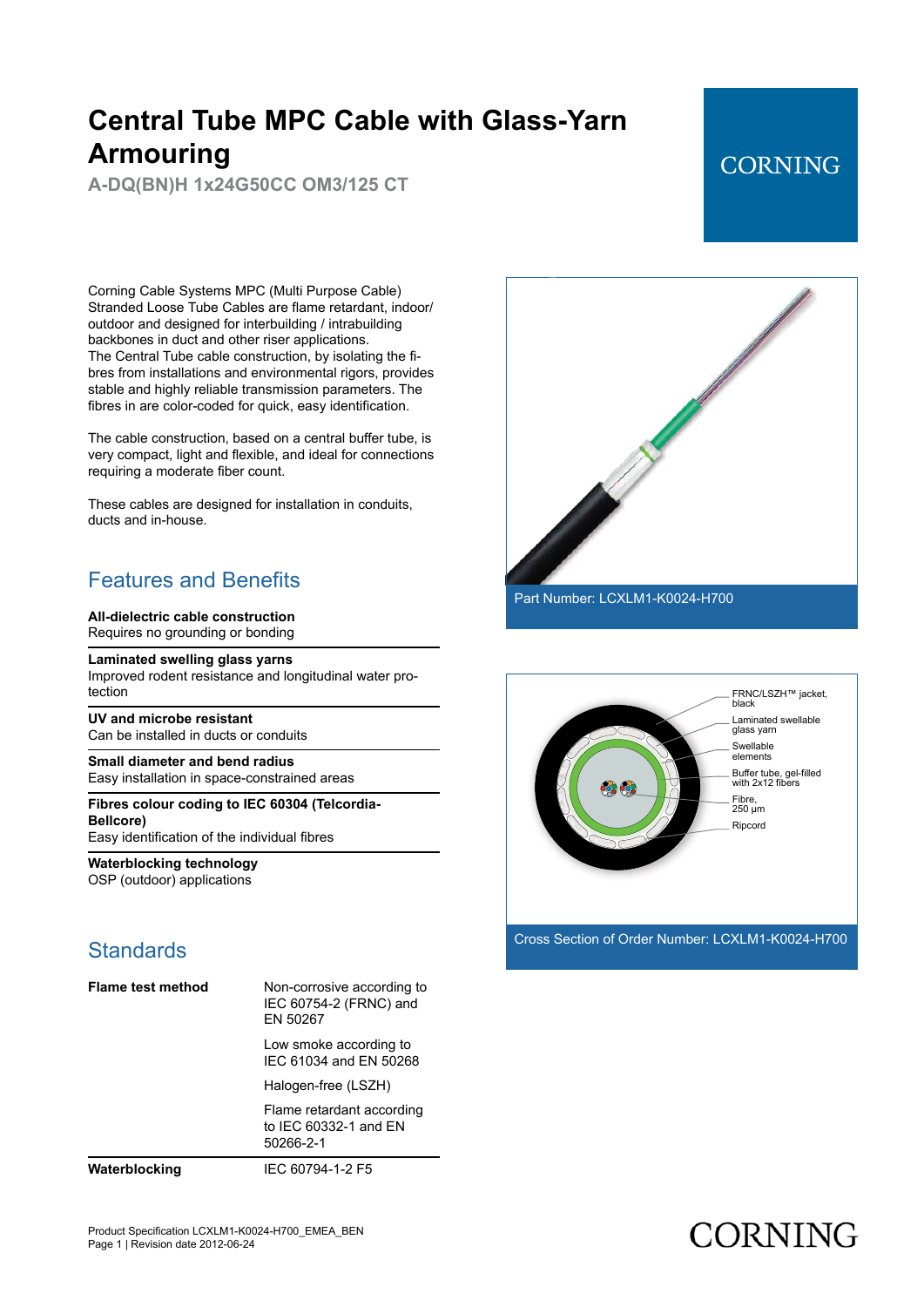**A-DQ(BN)H 1x24G50CC OM3/125 CT**

### **CORNING**

### **Specifications**

| <b>General Specifications</b> |                                                                    |
|-------------------------------|--------------------------------------------------------------------|
| Environment                   | Indoor / Outdoor                                                   |
| Application                   | Direct Buried, Duct, Vertical Riser, General Purpose<br>Horizontal |
| Cable Type                    | Loose Tube                                                         |
| <b>Product Type</b>           | Dielectric armour                                                  |
| <b>Flame Rating</b>           | LSZH/FRNC                                                          |
| Fibre Category                | 50 µm MM (OM3)                                                     |

| Temperature Range         |                                     |
|---------------------------|-------------------------------------|
| Installation and assembly | $-5$ °C to 50 °C                    |
| Operation                 | $-20$ °C to 60 °C                   |
| Storage                   | -25 $^{\circ}$ C to 70 $^{\circ}$ C |
|                           |                                     |

| <b>Cable Design</b>                                  |                                                                                                    |
|------------------------------------------------------|----------------------------------------------------------------------------------------------------|
| Fibre Count                                          | 24                                                                                                 |
| Number of fibres per bundle                          | 12                                                                                                 |
| Fibre colouring                                      | Blue, orange, green, brown, grey, white, red, black, yellow,<br>violet, pink, turquoise            |
| Number of fibre bundles                              | 2                                                                                                  |
| Fibre bundle colouring                               | Blue, orange                                                                                       |
| Buffer tube diameter                                 | $5 \text{ mm}$                                                                                     |
| Buffer tube colour                                   | Green                                                                                              |
| Tensile strength elements and/or armouring - Layer 1 | Laminated swelling glass yarn armour                                                               |
| Number of Ripcords                                   | $\mathbf{1}$                                                                                       |
| Outer jacket material                                | Flame-retardant, non-corrosive / low-smoke, zero-halogen<br>(FRNC / LSZH) material                 |
| Outer jacket colour                                  | <b>Black</b>                                                                                       |
| Outer jacket nominal thickness                       | $1.2 \text{ mm}$                                                                                   |
| Cable marking                                        | metre - handset - double sine - CORNING - year A-DQ(BN)H<br>1x24G50/125 PRETIUM 300 ULTRA-BEND 7.5 |
|                                                      |                                                                                                    |

| <b>Mechanical Characteristics Cable</b> |          |
|-----------------------------------------|----------|
| Nominal Outer Diameter                  | 8.6 mm   |
| Weight                                  | 73 kg/km |
|                                         |          |

# **CORNING**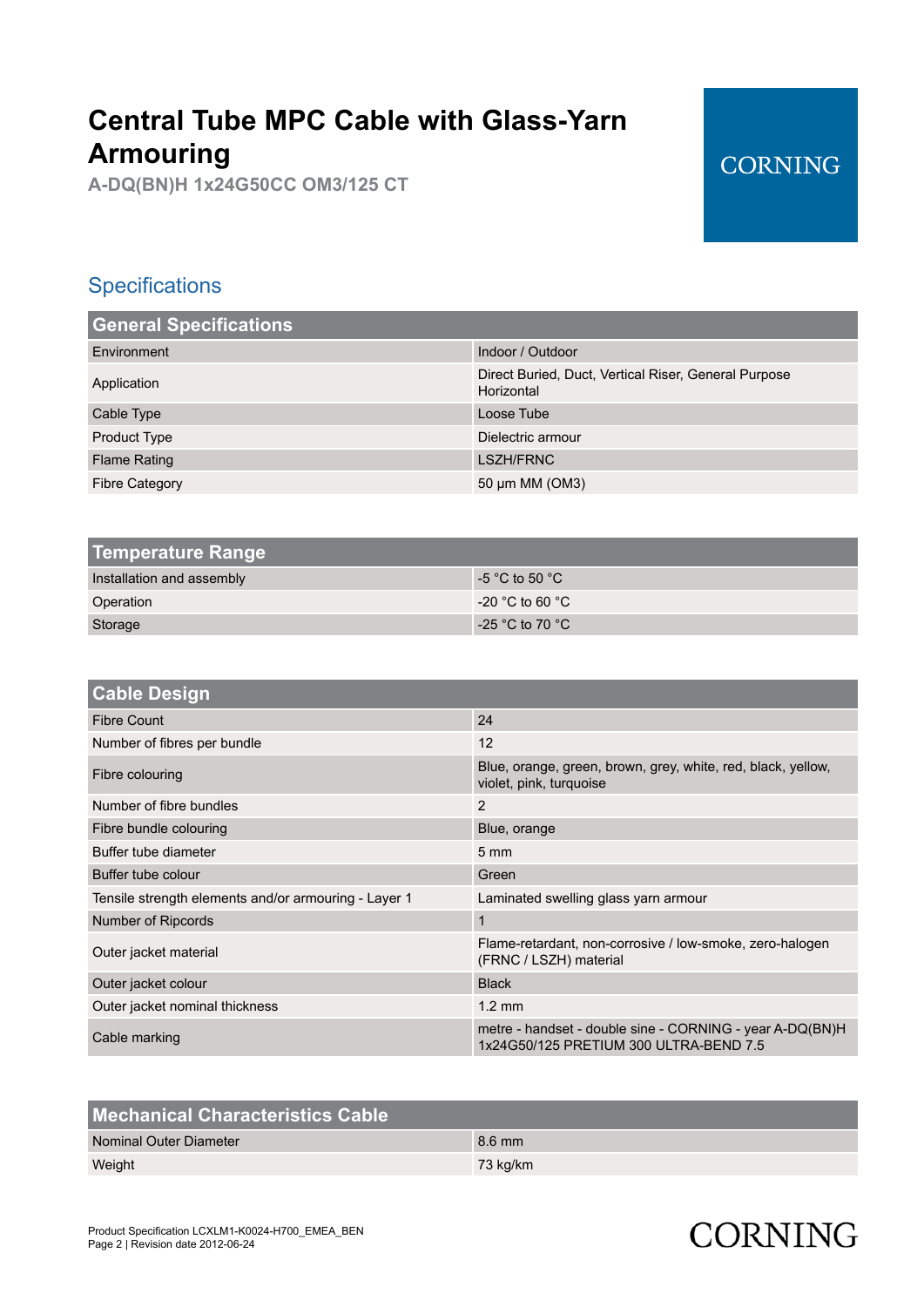**A-DQ(BN)H 1x24G50CC OM3/125 CT**

### **CORNING**

| <b>Mechanical Characteristics Cable</b> |                  |
|-----------------------------------------|------------------|
| Min. Bend Radius Installation           | $170$ mm         |
| Min. Bend Radius Operation              | $130 \text{ mm}$ |
| Max. tensile strength for installation  | 1500 N           |
| <b>Crush Resistance</b>                 | 1500 N/10cm      |
| Fire Load                               | $1.64$ MJ/m      |
|                                         |                  |

| <b>Chemical characteristics</b> |                                                               |
|---------------------------------|---------------------------------------------------------------|
| <b>RoHS</b>                     | Free of hazardous substances according to RoHS 2002/95/<br>FG |
|                                 |                                                               |

### Fibre Specifications

| <b>Optical Characteristics (cabled)</b> |                                                                                                                                                                         |
|-----------------------------------------|-------------------------------------------------------------------------------------------------------------------------------------------------------------------------|
| Fibre Name                              | G50/125 Pretium 300 ULTRA-BEND 7.5                                                                                                                                      |
| Fibre Core Diameter                     | $50 \mu m$                                                                                                                                                              |
| Fibre Type                              | Multimode                                                                                                                                                               |
| <b>Fibre Category</b>                   | OM <sub>3</sub>                                                                                                                                                         |
| Wavelengths                             | 850 nm / 1300 nm                                                                                                                                                        |
| <b>Maximum Attenuation</b>              | 2.8 dB/km / 1 dB/km                                                                                                                                                     |
| <b>Typical attenuation</b>              | 2.4 dB/km / 0.8 dB/km                                                                                                                                                   |
| Min. Overfilled Launch (OFL) Bandwidth  | 1500 MHz*km / 500 MHz*km                                                                                                                                                |
| Minimum Effective Modal Bandwidth (EMB) | 2000 MHz*km / -                                                                                                                                                         |
| Serial 1 Gigabit Ethernet               | 1000 m / 600 m                                                                                                                                                          |
| Serial 10 Gigabit Ethernet              | 300 m / 333 m                                                                                                                                                           |
| Induced attenuation $@$ 7.5 mm radius   | $< 0.2$ dB $/ -$                                                                                                                                                        |
| Standards in Compliance                 | TIA/EIA 492AAAC-A, Tested with minEMBc method to TIA/EIA<br>455-220, IEC 60793-2-10 Type A1a.2 Ed.2.0 and IEC 60793-<br>1-49 Ed.2.0, ITU-T G651, ISO/IEC 11801 Cat. OM3 |
| Fibre Code                              | H                                                                                                                                                                       |

Notes: 1) 50 μm multimode fibre macrobend loss ≤ 0.2 dB at 850 nm for two turns around 7.5 mm radius mandrel

2) Meets 0.75 ns optical skew when used in all Corning Cable Systems Plug & Play™/Pretium EDGE® Systems Solutions

3) Improved attenuation and bandwidth options available

4) Bend-insensitive single-mode fibres available on request

5) Contact a Corning Cable Systems Customer Care Representative for additional information